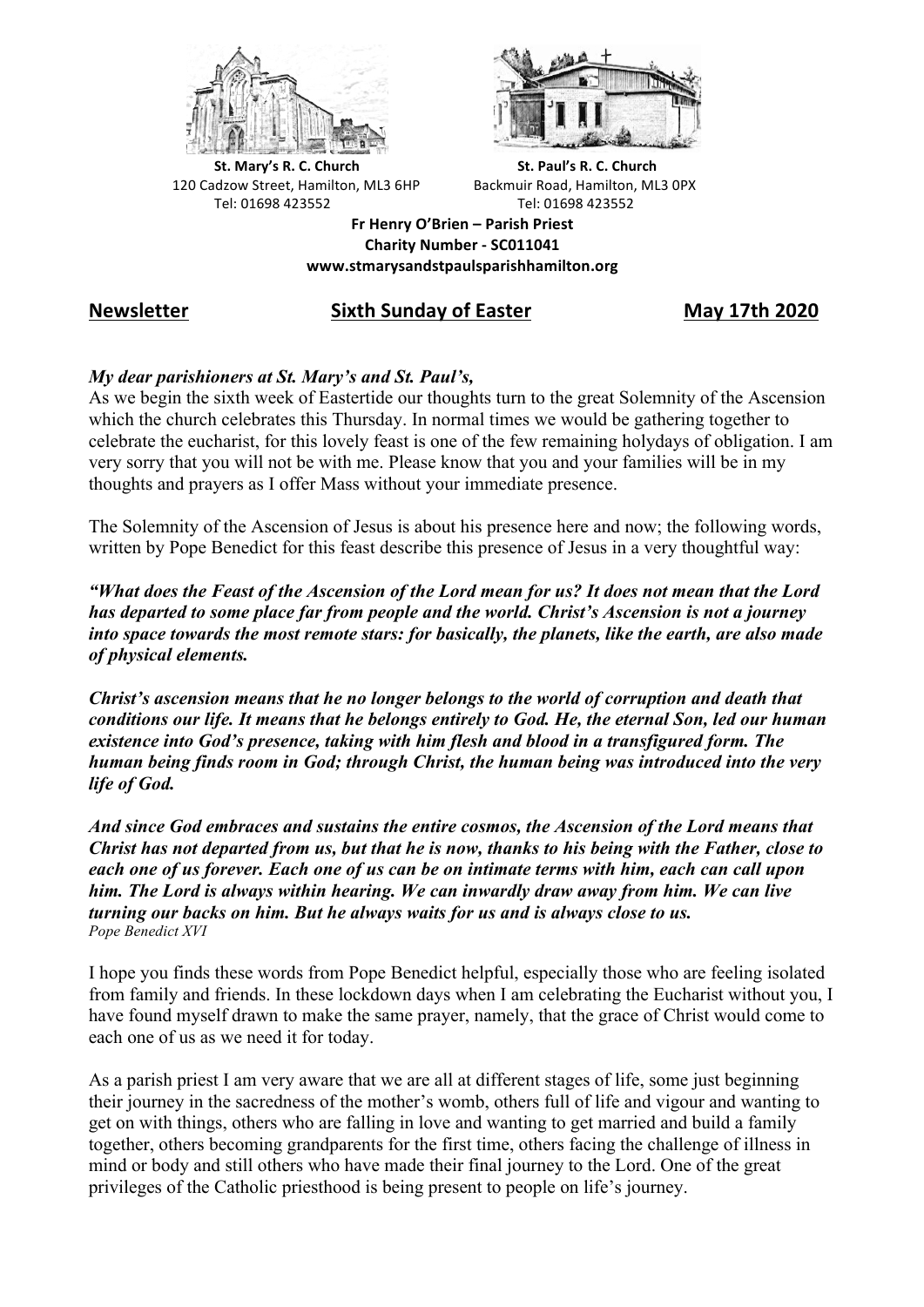Over the years I have come to see that we need different graces at different stages of life, sometimes courage and perseverance, sometimes acceptance and forgiveness, sometimes energy and strength, sometimes quietness and reflection.

Wherever we are on this journey, Pope Benedict suggests that each one of us can be on intimate terms with Jesus who is always within hearing. In this sense we are never alone. Even though we cannot be together this Thursday to celebrate the Ascension, let us be one in spirit and draw close to Jesus and in a quiet moment of prayer ask for whatever grace we need at this time and the grace to journey through this pandemic together.

*Father O'Brien*

\*\*\*\*\*\*\*\*\*\*\*\*\*\*\*\*\*\*\*\*\*\*\*\*\*\*\*\*\*\*\*

#### **Let me share with you the names of those who have died during these weeks when we have been unable to gather for Mass:**

John Boyce James Donnelly, Mary Teresa Lees, Silvio (Steve) Ferri, Tess McMahon, Helen Brown, Margaret McCluskey, James McDougall, John Henderson, Tom O'Brien, James McMenemy, Frances Murphy, Brian Porteous, Susan McAteer, Margaret Boyd, Julia (Sheila) O'Neill Stephen Mann

I know you will remember these men and women in your prayers and also their families, who said farewell to a loved one in the most difficult of circumstances. It is painful not to have the beauty of the Requiem Mass in the church and the comfort and strength that comes from the good presence of family and friends and neighbours.

**\*\*\*\*\*\*\*\*\*\*\*\*\*\*\*\*\*\*\*\*\*\*\*\*\*\*\*\*\*\*\*\*\*\*\*\*\***

### **A word about SCIAF and finances at St. Mary's and St. Paul's**

I know from speaking with some people on the phone and from letters in the post that many of you are concerned about SCIAF and the bringing back of the WEE BOX. We were all moved by the distressing account of what some women and girls (and probably some boys too) are having to deal with in some parts of our world. The details of the suffering inflicted on some of the women were too shocking to read out loud at public Mass when so many young children are present.

The focus of the appeal this year was to provide funds for trauma counselling and to help these women and children build a new life, one based on personal safety and dignity of life. It was also good to know that the UK Government had pledged to double all donations made before May  $10^{th}$ 2020.